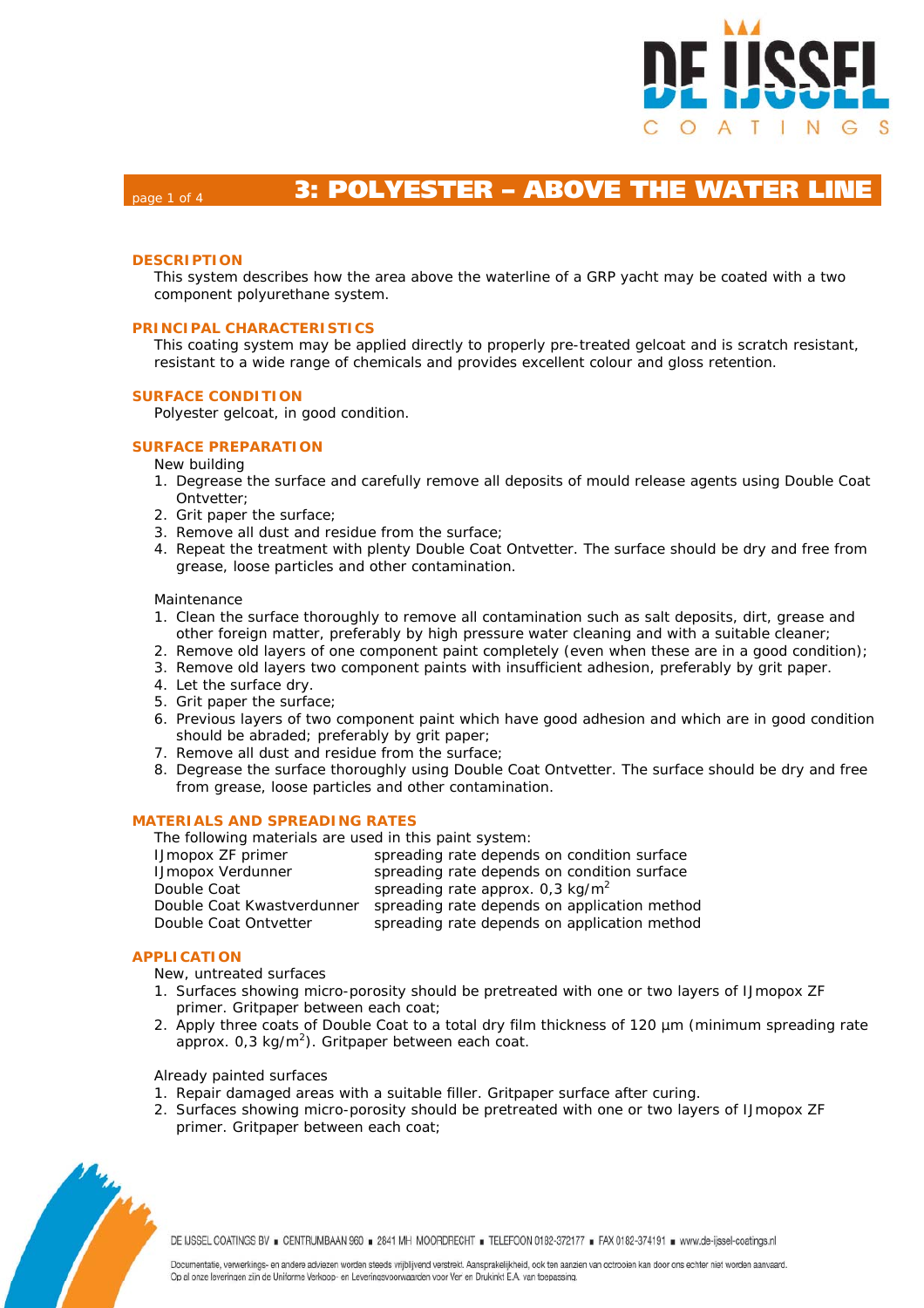

# page 2 of 4 **3: POLYESTER – ABOVE THE WATER LINE**

3. Apply three coats of Double Coat to a total dry film thickness of 120 µm (minimum spreading rate  $a$ pprox. 0,3 kg/m<sup>2</sup>). Gritpaper between each coat.

## Maintenance

Repair damaged areas using the recommendation for already painted surfaces.

# **ADDITIONAL INFORMATION**

# • Repair of GRP

Damaged areas and dents may be repaired using a filler. Each damage, scratch or pinhole should be treated carefully. Scratches may be abraded and filled. Dents and cracks should be gritpapered until the laminate is exposed. After curing of the filler the surface should be cleaned with Double Coat Ontvetter. Apply two coats of Double Coat to the repaired areas to reduce the absorption of the filler, this will also avoid dull areas in the final coat. Suitable fillers are:

- Variopox Plamuur (lightgreen, excellent water resistance, good sanding properties);
- Variopox LG plamuur (grey, excellent water resistance, light weight, good sanding properties);
- Variopox Finishing plamuur (cream, excellent water resistance, good sanding properties);
- Poltix Superplamuur (grey, rapid curing, excellent sanding properties, for above water only);
- IJmofix (white, rapid curing, smooth, excellent sanding properties, for above water only);
- Poltix Vezelplamuur (rapid curing, for larger repairs, to be finished with Poltix Superplamuur or IJmofix, for above water only).

# Previous paint: one or two component?

When it is not known if the previous coating system was based on one- or two component products, this can determined with a simple test. Soak a small piece of cloth in Double Coat Ontvetter and leave this for 15 minutes on the surface. Remove the cloth and check the surface. When the previous paint has not dissolved, is not softened and cannot be easily be removed it is most probably a two component paint. Only then it is possible to apply a fresh coat of two component paint.

# Micro-porosity

Micro-porosity is a phenomenon which may occur on new and old, weathered gelcoat. Microporosity is visible as small pinholes in the surface. Painting a surface showing micro-porosity with Double Coat might lead to surface defects in the layer of Double Coat. A coat of primer such as IJmopox ZF primer will eliminate surface defects.

• Haircracks and crackle

Small cracks and crackle in the GRP surface are difficult to repair. A filler is difficult to apply as the crack and crackle are too small and too difficult to grit paper. A lasting repair is possible using a generous coat of IJmopox ZF primer (or IJmopox HB coating). Apply the material with a squeegee and rub the primer into the cracks and crackle. Repeat this procedure when necessary. Next, sand the surface and apply the next layer of the paint system.

 Overlap with coating system below the waterline Please note IJmopox ZF primer or Double Coat cannot be applied over an anti-fouling. This is important at the overlap between the below- and above water area.

# Durability and surface preparation

The durability of any paint system depends on a number of variables, amongst others: total dry film thickness, method of application, skill of labour, the conditions during which the coating is applied and cured, the exposure conditions during service and the preparation of the surface. Insufficient surface preparation might lead to blistering and loss of adhesion.

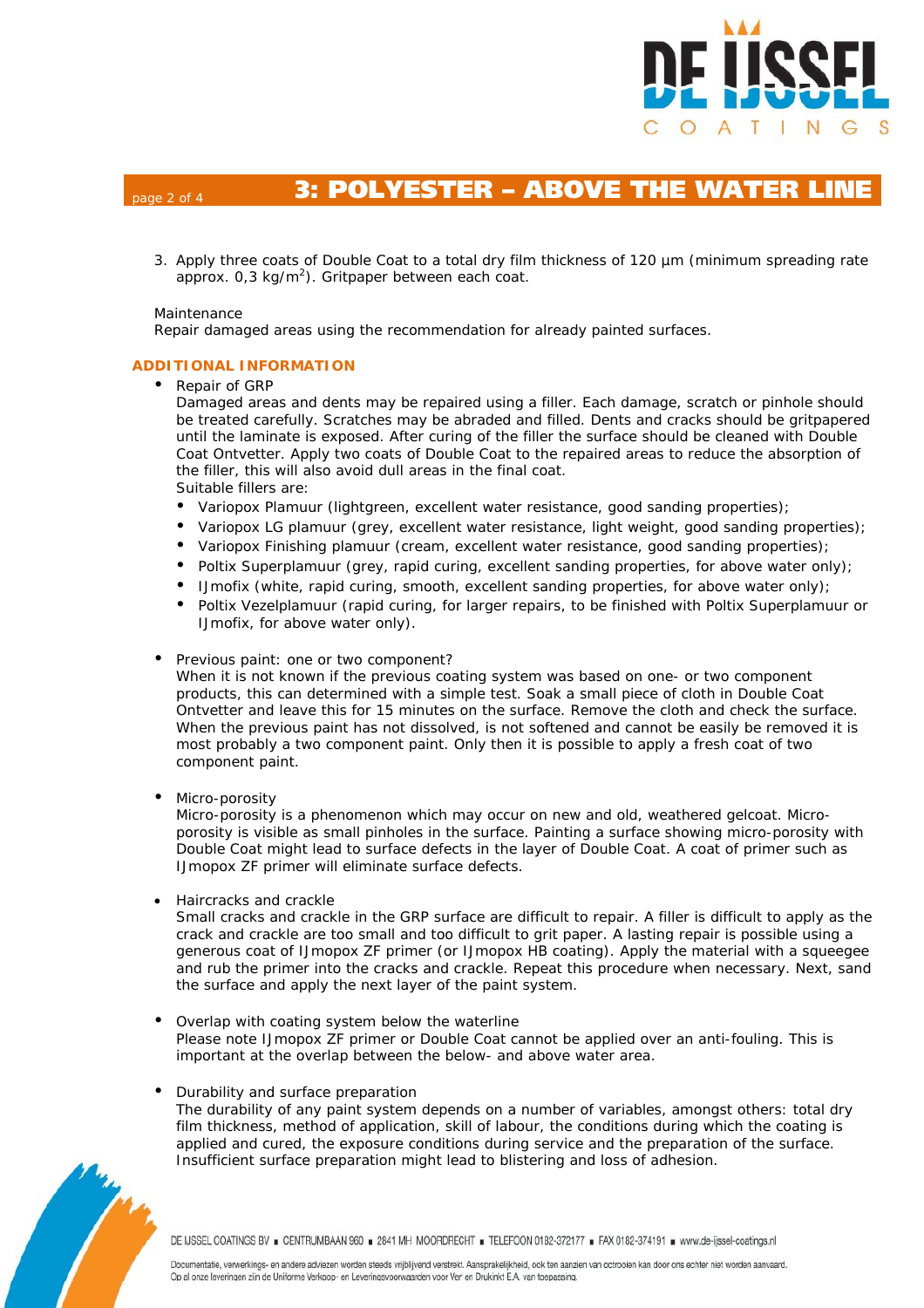

# page 3 of 4 **3: POLYESTER – ABOVE THE WATER LINE**

• Sanding

A durable adhesion will be obtained by thorough preparation of the surface. This may be achieved by sanding the surface. Sanding is also necessary when the time elapsed between application of each coat exceeds the maximum overcoating interval.

During application of the finishing coats, we recommend to use for each coat a finer grit paper. The table gives the recommended grit sizes:

| Grit paper:   | Recommended for:                                                                           |  |  |  |  |
|---------------|--------------------------------------------------------------------------------------------|--|--|--|--|
| $P24 - P36$   | Suitable for steel prior to application of IJmopox ZF primer.                              |  |  |  |  |
| P60           | Suitable for polyester gelcoat prior to the use of epoxy adhesives and bonding pastes.     |  |  |  |  |
| $P60 - P80$   | Suitable for:                                                                              |  |  |  |  |
|               | Removal of old coats of paint,                                                             |  |  |  |  |
|               | Sanding aluminium prior to application of IJmopox ZF primer.                               |  |  |  |  |
| P120          | Suitable for:                                                                              |  |  |  |  |
|               | Sanding polyester gelcoat prior to repair with fillers,                                    |  |  |  |  |
|               | Sanding of Variopox Injectiehars, Variopox Impregneerhars and Variopox Universele<br>hars. |  |  |  |  |
| $P120 - P180$ | Suitable for:                                                                              |  |  |  |  |
|               | Wood, after application of first coat of paint,                                            |  |  |  |  |
|               | Epoxy fillers,                                                                             |  |  |  |  |
|               | Polyester fillers,                                                                         |  |  |  |  |
|               | Sanding of IJmopox ZF primer and/or IJmopox HB coating between each coat.                  |  |  |  |  |
| $P180 - P220$ | Suitable for:                                                                              |  |  |  |  |
|               | Sanding of Variopox Injectiehars, Variopox Impregneerhars and Variopox Universele          |  |  |  |  |
|               | hars,                                                                                      |  |  |  |  |
|               | Sanding of IJmopox ZF primer of IJmopox HB coating prior to application of Double          |  |  |  |  |
|               | Coat.                                                                                      |  |  |  |  |
| $P220 - P280$ | Suitable for sanding gelcoat prior to application of Double Coat.                          |  |  |  |  |
| $P320 - P400$ | Suitable for sanding Double Coat between each coat.                                        |  |  |  |  |
| P600          | Suitable for sanding Double Coat prior to application of the final coat Double Coat when   |  |  |  |  |
|               | dark colours are used such as DC 855, DC 854 and RAL 5011, etc.                            |  |  |  |  |
| Finer then    | Suitable to remove dull areas prior to polishing.                                          |  |  |  |  |
| P600          |                                                                                            |  |  |  |  |

Example application schedule

| step           |                                                                            | dry film<br>thickness<br>$(\mu m)$ | spreading<br>rate<br>$(m^2/l)$ | recoating<br>interval<br>at<br>$20^{\circ}$ C | preparation before next step                                                                          |
|----------------|----------------------------------------------------------------------------|------------------------------------|--------------------------------|-----------------------------------------------|-------------------------------------------------------------------------------------------------------|
|                | Pre-treatment                                                              |                                    |                                |                                               |                                                                                                       |
| $\overline{2}$ | Repair with Variopox Plamuur,<br>Poltix Superplamuur or<br><b>I.Jmofix</b> | n.a.                               | n.a.                           | 48 hours                                      | Sanding P180. Apply spotrepair<br>Double Coat when no micro-porosity<br>is visible.                   |
| 3              | Apply IJmopox ZF primer in<br>case of micro-porosity                       | 50                                 | 11.0                           | 16 hours                                      | Sanding P180.                                                                                         |
| 4              | Apply first coat of Double<br>Coat                                         | 40                                 | 10.8                           | 24 hours                                      | When recoated within 48 hours no<br>preparation is required, otherwise                                |
| 5              | Apply second coat of Double<br>Coat                                        | 40                                 | 10.8                           | 24 hours                                      | sanding with P240 - P320. Use<br>between each layer finer grit paper<br>to avoid scratches in finish. |
| 6              | Apply third coat of Double<br>Coat                                         | 40                                 | 10.8                           | 24 hours                                      |                                                                                                       |